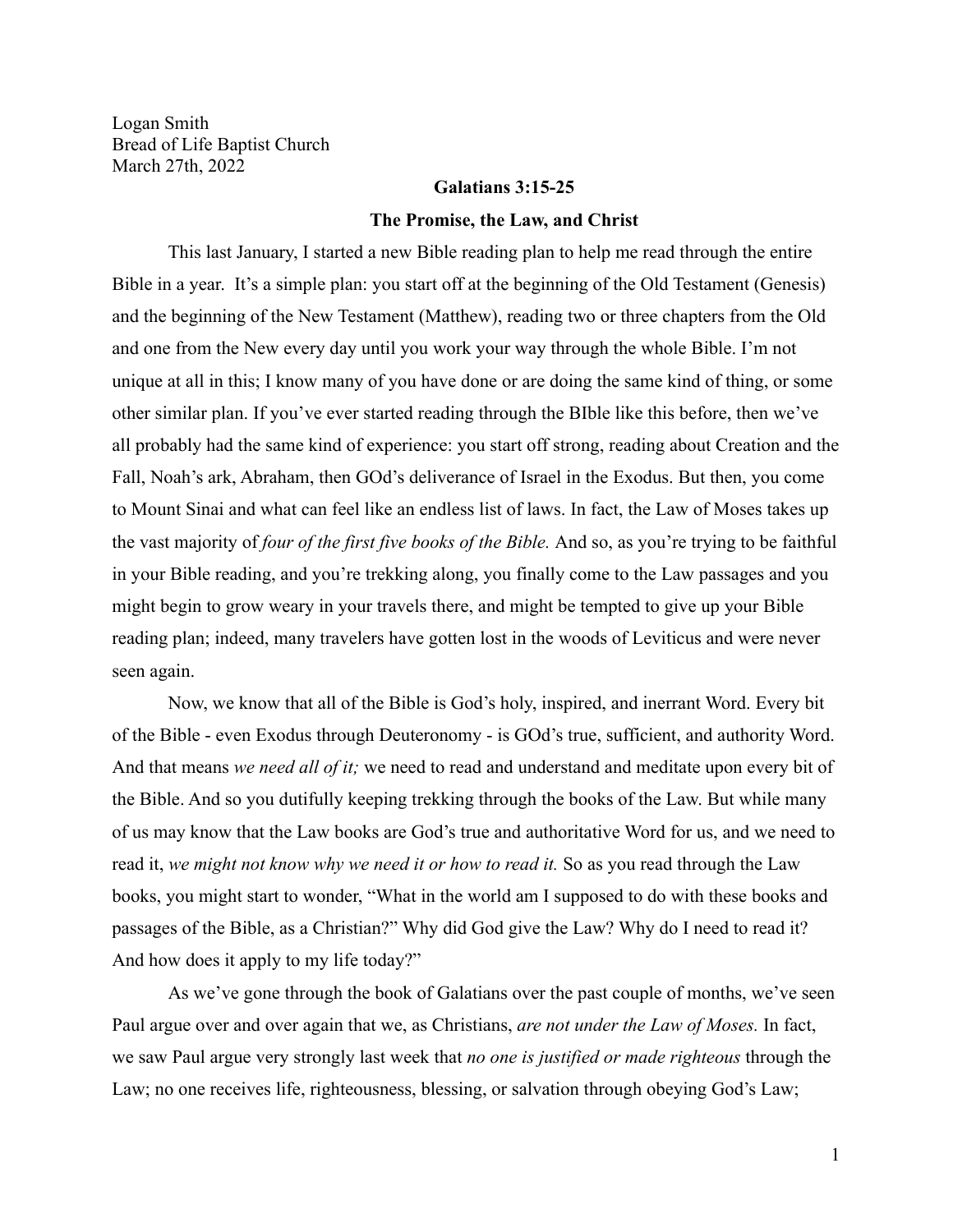instead, all who rely on works of the law get sin, death, and the curse of God's wrath and judgment. The blessings of life, righteousness, and salvation come not through the law but through faith in the gospel of Jesus Christ alone!

So you might be wondering, "If that's true, then what's the purpose of the law?' Thankfully, Paul now turns to answer that questions for us in our passage today, Gal. 3:15-25. So that's my goal for this sermon: for us to walk through this passage and understand why the Law was given, why it's still God's Word for us in our Bible's today, and how we're supposed to read, understand, and apply it as Christians.

So first off, we need to see the relationship between the covenant of Abraham and the Law Covenant of Moses:

# **I. The Law of Moses was Always Secondary, God's Promise of Grace Through Faith was Always Primary (3:15-18)**

Paul has just argued that the blessing of Abraham - the blessing of righteousness and eternal life with God - comes through faith in the promise of the gospel of Jesus Christ. The blessing doesn't come through our own works and obedience - rather, relying on the works of the law only brings more sin, death, and even the curse of GOd's judgment. And part of Paul's argument here is that this was *always the case,* even in the Old Testament. God's Covenant with Israel through moses was based on works, based on obeying the Law. But long before the Law came, God made a covenant with Abraham; and this covenant was not based on works, but it was based on *God's promise;* not a covenant of works but of grace; not conditional on Abraham's obedience, but purely conditional upon GOd's faithfulness to keep His promise.

And for this to be true, it means that the Law of Moses didn't change or negate God's promise of grace in His covenant with Abraham. Paul explains this with an illustration in v. 15: "To give a human example, brothers: even with a man-made covenant, no one annuls it or adds to it once it has been ratified." In other words, he's saying: think about the covenants or vows that humans make with each other; when two people enter into an agreement and give their word, they expect each other to keep it. If you're offered a job with a salary of \$60,000 a year, and you accept it and sign a contract, then both you and your employer are entering into a relationship that is outlined by the agreements of that contract; this is very similar to the idea behind a covenant. Now, let's you accept that job for \$60,000 a year, but your boss only pays you \$20,000. YOu go into his office, demanding to receive the rest of your salary, and may even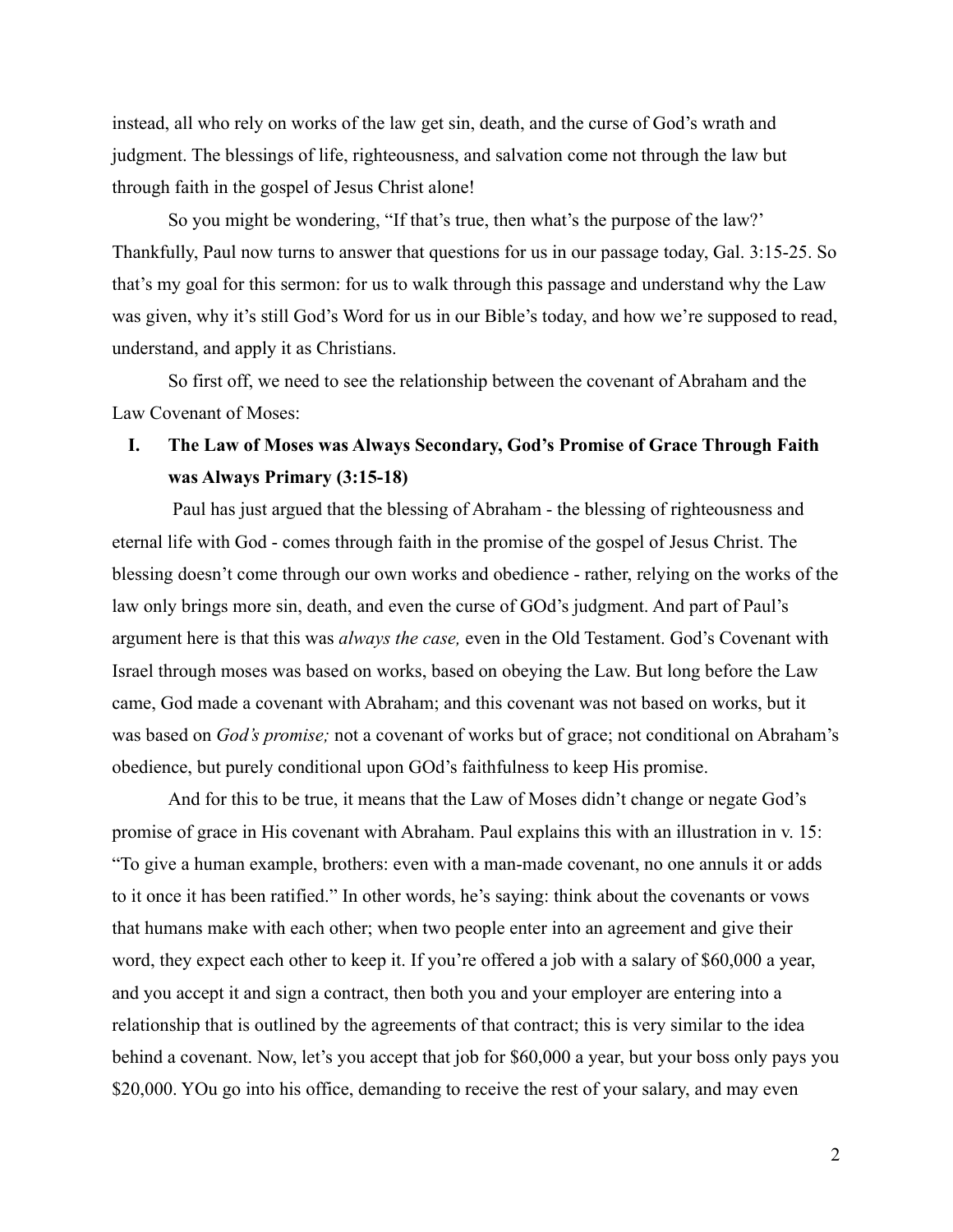show him your contract. And imagine he said, "Well, I know we agreed to that, but a few days after you accepted the job, I changed my mind and decided to make it \$20,000 instead." We all know: he can't do that! That's not the way contracts work! And it's not the way covenants worked in the ancient world, either. THe basic principle is the same: when we enter into an agreement with someone, we expect the other person to keep their word. We expect them to keep their promise, and even make them legally liable to keep it.

Paul's point is: if we expect this of *human agreements,* then how much more so can we trust a promise from God? God cannot lie; His Word cannot fail! God will always keep His promises! Paul makes the point explicit in v.17: "This is what I mean: the law, which came 430 years afterward," that is, after God's covenant with Abraham, "does not annul a covenant previously ratified by God, so as to make the promise void." Paul's using legal language here, but the point is clear: when God made a covenant with Abraham, he made a promise; it wasn't conditional on Abraham obeying, it was just based on God's promise to bless Him, which meant all Abraham had to do was believe God and trust that God would keep His promise. And this means that the later covenant, the covenant of Moses, *doesn't all of the sudden change or nullify GOd's previous promise!* God's promise to God's people, through Abraham, still stands: God's blessing would come to all nations *through the offspring of Abraham;* righteousness and life would come through faith in God's promise, like it did for Abraham, not through the works of the Law. Otherwise, God would be breaking His promise! As Paul concludes in v. 18: "For if the inheritance comes by the law, it no longer comes by a promise; but God gave it to Abraham by a promise."

In other words, Paul is arguing for the primacy and superiority of the Abrahamic covenant (a covenant of grace) over the MOsaic Covenant (a covenant of works). In fact, I think this is why Paul comments in verses 19-20 20 saying that the Law was "put in place through angels by an intermediary. Now an intermediary implies more than one, but God is one." Let me just say, right off the bat, that these verses are really difficult to interpret; I'm not 100% sure what they mean and how they fit into the argument here. I could be wrong, but I *think* the point is this: the Law of MOses had to be mediated; It came from God *through angels* to Moses, then *through Moses* to the people of God. But the covenant of Abraham was different, where God made it directly with Abraham. Therefore, it's further evidence that GOd's covenant to Abraham Abraham is superior to the Law.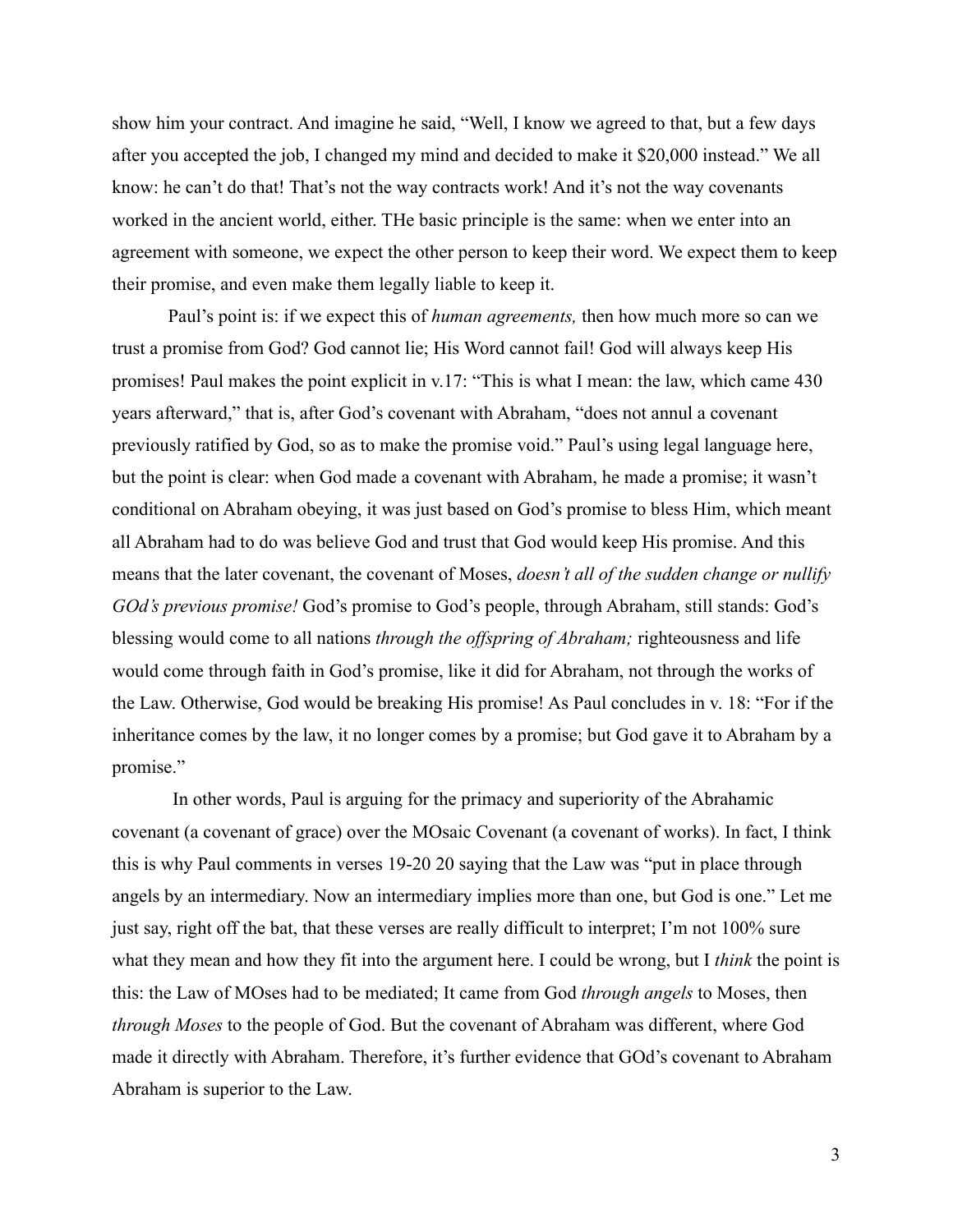And this is why that's important: hundreds of years before the Law of Moses came, God made a covenant with Abraham that was based purely on God's promise. And what did God promise to Abraham? Paull tells us in v.16: "Now the promises werre made to Abraham and to his offspring. It does not say, "And to 'offsprings,' referring to many, but referring to one, 'And to your offspring,' who is Christ." Paul is referencing back to Genesis chapters 12 through 22 where God repeatedly promises Abraham that his covenant promise is for him *and* for Abraham's offspring. Now, your Bible may not have an exact scripture quotation cited here, but that's because there are many verses that it could be quoting; but just for example, listen to Gen. 17:8, where God says to Abraham, "And I will give to you and to your offspring after you the land of your sojournings, all the land of Canaan, for an everlasting possession, and I will be their God." Now, the word "offspring" can be either plural or singular; this is true in English, and was also true in Greek and Hebrew. So with a play on words here, Paul tells us that, while in one sense Abraham's promise was for his "many" offspring, it was also, all along, talking specifically about a *singular, specific offspring.* And we see this clearly in the book of Genesis.

I teach the adult Sunday School class here, and this semester we've been studying the storyline of the entire Bible, seeing how it all fits together. I've been teaching that we can summarize the whole story as "Creation, Fall, Redemption, and New Creation." In Genesis 1 and 2, we see God create all things; He creates humanity in His image, to be God's people, living in GOd's place, obeying God's commands. But then, in Genesis 3, we see the Fall - Adam and Eve disobeyed, breaking GOd's covenant, no longer God's people, and kicked out of God's place the Garden of Eden, paradise, heaven on Earth. But the story didn't end there: even in Genesis 3, in verse 15, God gave a promise of a coming savior, who would redeem sinful humanity, by crushing the serpent - Satan. God promised this savior would be one of Adam and Eve's *offspring.* Now, all of Adam and Eve's offspring (the entire human race) has been effect by sin, so that we all sin, are God's enemies, and deserve God's judgment! This means *all of their offspring,* all of humanity, need to be redeemed! But this redemption would come through *one offspring in particular.* So we follow the story of Genesis, and then God promises Abraham that he would bless *all of the nations and families of the earth,* all of Adam and Eve's offspring, *through Abraham's offspring!* The point is clear: one of Abraham's offspring would be the same savior promised to Adam and Eve: the Messiah would come through Abraham and make salvation possible for the peoples of the Earth!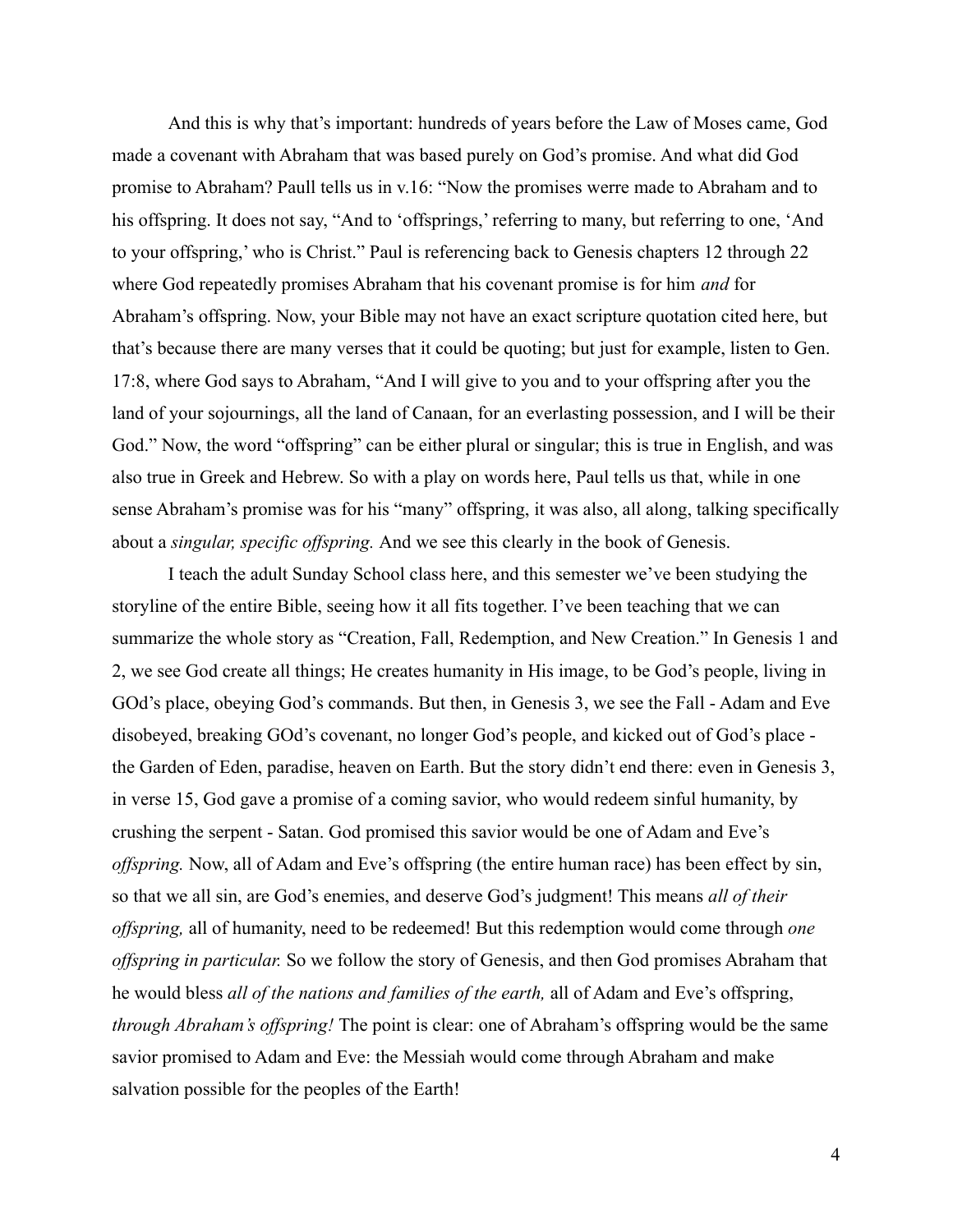Paul connects the dots here for us: that promised offspring, that promised Messiah, is *Jesus Christ our Lord!* Even in Genesis, God was prophetically talking about Jesus. And this means that when God made these promises to Abraham "and to his offspring," the promise was made *to Jesus Christ.* Jesus is the promised offspring. Jesus is the promised savior for all the world! And the "promised land" promised to Abraham, the land Paul calls the promised "inheritance" of v.18, doesn't just refer to piece of land in the MIddle East: it refers to the entire world, as Rom. 4:13 makes clear, as Paul writes, "For the promise to Abraham and his offspring that he would be heir of the world did not come through the law but through the righteousness of faith." In other words, the promise to Abraham is so important because it wasn't talking about Israel getting to live on a piece of land forever - it's talking about Jesus Christ inheriting all the world, so that whoever believes in Him gets to share in this inheritance as the true sons of Abraham! In other words: the promised inheritance is *our eternal salvation,* the inheritance of eternal life in Christ as this world is recreated into a new Garden of Eden!

Jesus is a blessing to all nations because Jesus came and lived the perfectly righteous you and I have failed to live; he died on the cross, bearing GOd's judgment against our sin, just as God's law demands; and He rose again on the third day, crushin sin, Satan, and even death beneath His feet, so that all who repent and believe in Jesus Christ will be forgiven, declared righteous before God, and blessed to live forever as God's people in GOd's place: the New Heavens and New Earth, a new Garden of Eden, paradise, Heaven on Earth!

If you're trusting in Christ alone this morning, then God has promised this glorious inheritance of eternal life with Him to you, and it is yours *simply because God has promised it!* It's based on His grace, not our works!

And if you're not a Christian this morning, this inheritance can be yours, too! It's not about what you've done or haven't done - it's simply about what Christ has done for you! SImply believe in God's promise of grace in the gospel of Jesus Christ!

THe promised blessing, the promised inheritance, is *nothing less than eternal salvation!* God's blessing, the inheritance of the New Creation, righteousness, eternal life - we could never earn these by our own works, these could never come through the law. They only come through resting in the promises of God!

So then, if that's true - then why did God give the Law? That's where Paul turns next…

## **II. The Law of Moses Exposes Sinfulness and Shows our Need for Christ (3:19-22)**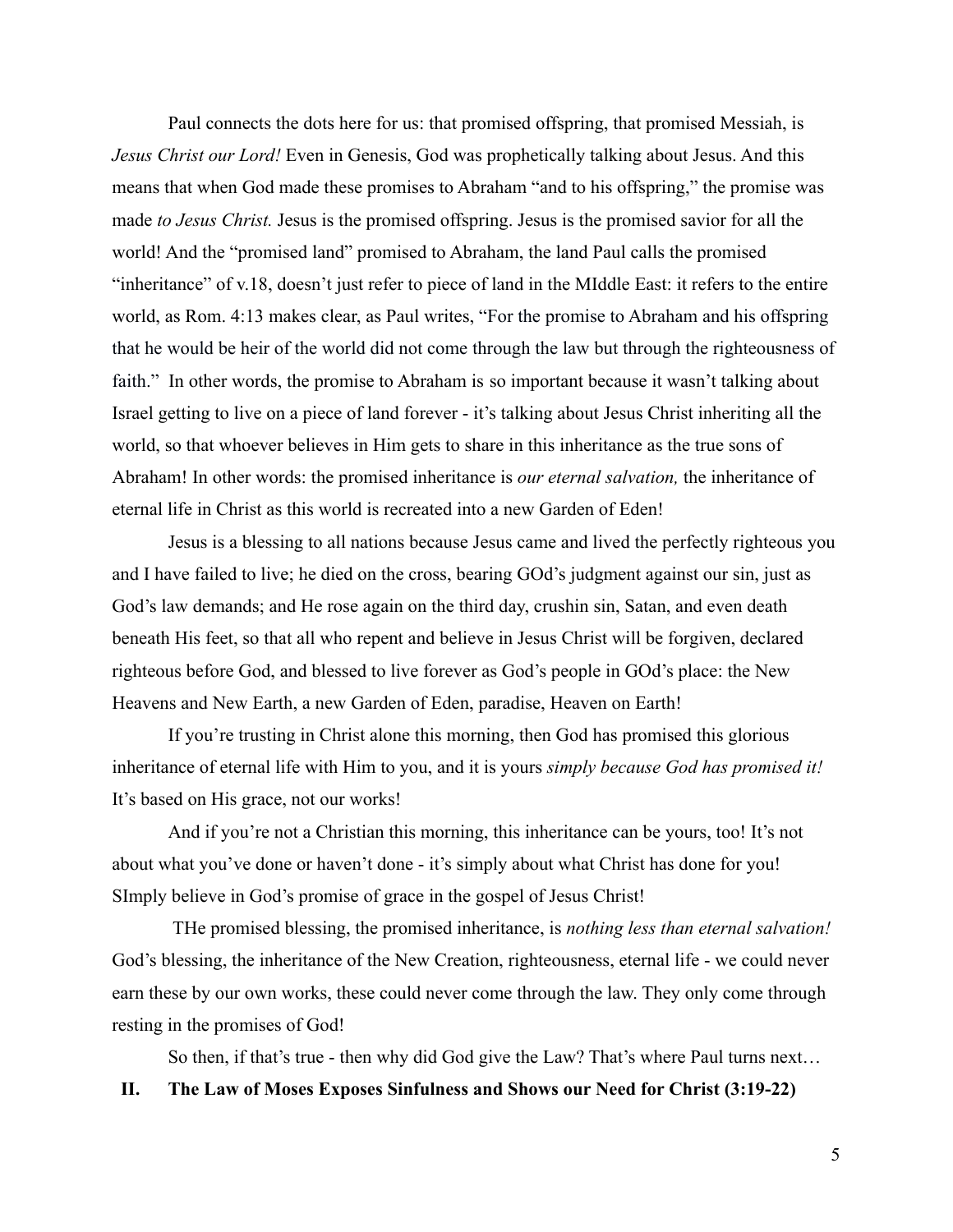Paul asks the obvious question in v.19, "Why then the law?" Paul gives two answers to the role of the law in vv.19-21.

The first answer is in verse 19: "It was added because of transgressions, until the offspring should come to whom the promise has been made." I think Paul is saying the same thing here as he does in Rom. 5:20: "Now the law came in to increase the trespass." The purpose of the law is to show us just how holy God is and just how sinful we are. THe law shows us that we are not righteous, and we could never be righteous before God by our own works. THe Law shows us that none of us that we are all sinners who deserve God's wrath and curse; we deserve death, even eternal death in Hell. The Law shows us that we are good enough to stand before God in judgment, no one is, and no one ever can be. God gave the Law of Moses to make it really clear that *even we're told what to do,* we still can't do it; the law shows us that we are unrighteous in ourselves, unclean, unholy, and unable to earn GOd's blessing. God gave the Law of Moses to show our sinfulness and increase our trespasses - to make clear that we are all guilty before God because of our sin.

Secondly, the law shows us our need for salvation through faith in Jesus Christ. We see this in verses 21-22: "Is the law then contrary to the promises of God? Certainly not! For if a law had been given that could give life, then righteousness would indeed be by the law. But the Scripture imprisoned everything under sin, so that the promise by faith in Jesus Christ might be given to those who believe." The law could never bring life and righteousness; the law was never able to save anyone because *we were never able to keep it.* The whole point of the law is to show the futility of works-based righteousness, and show us our need for the grace that comes through faith in God's promise: the promise of the gospel of Christ Jesus! This is why Paul says that the Law isn't contrary to God's promise to Abraham; it doesn't work *against* the promise of grace, but actually works *for it!* The LAw is complementary because it shows us that *our only hope if God's grace;* we don't need a covenant based on our works, we need a covenant based on the unfailing promise of God. Therefore, the whole purpose of that Law, all long, wasd to prophetically point us to Jesus Christ so that we would see that our only hope of salvation is by grace, not works, through faith in Christ, not the Law!

And this leads us to our final point:

# **III. The Law of Moses Has Been Fulfilled and Replaced In Christ (3:23-25)**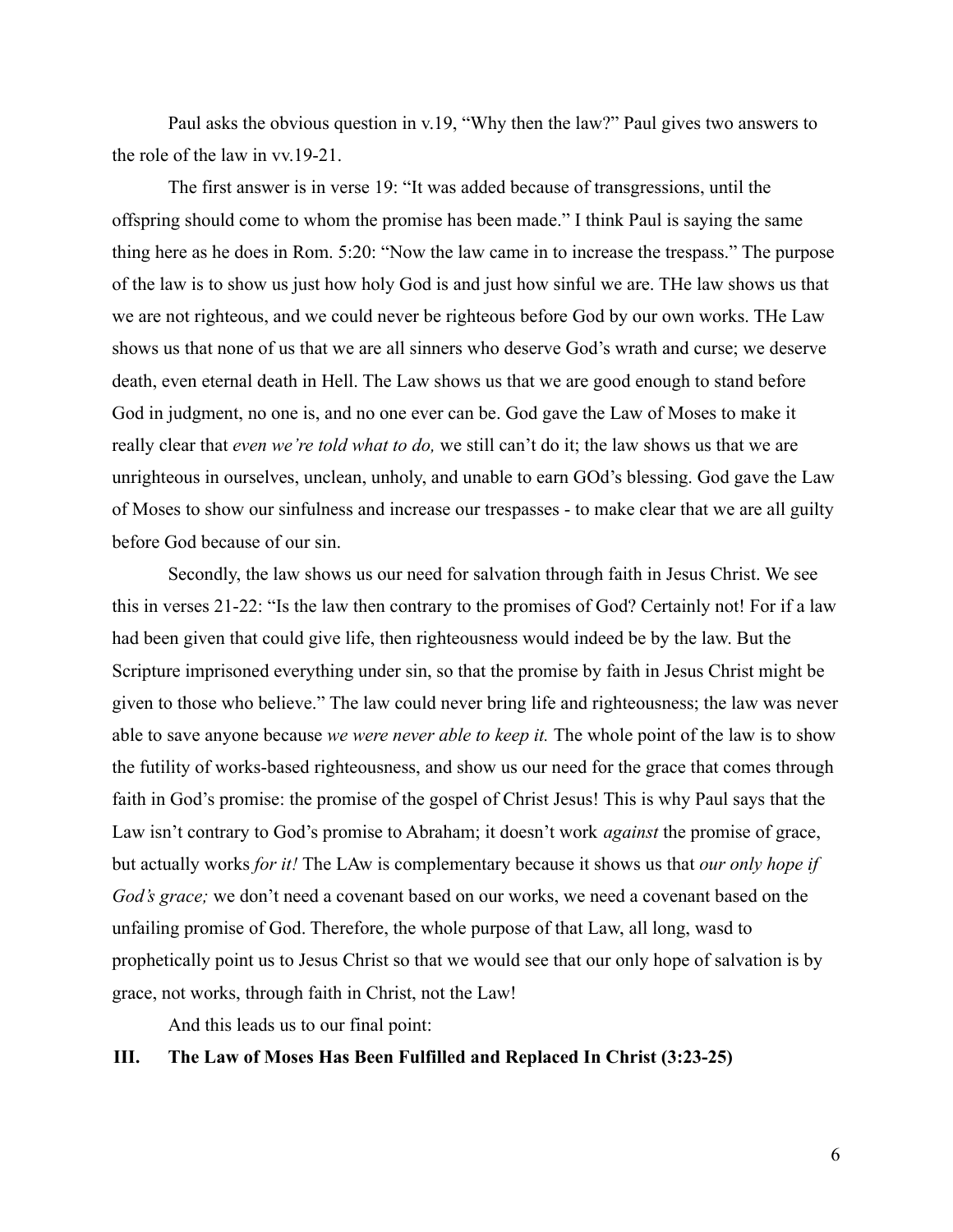The Law of Moses was never intended to be the answer; it was always intended to be temporary. THe Law of Moses served an important, but temporary purpose in God's unfolding plan of redemption in the Old Testament. Paul further explains this role in verses 23-24: "Now before faith came, we were held captive under the law, imprisoned until the coming faith would be revealed. So then, the law was our guardian until Christ came, in order that we might be justified by faith." Paul compares the law's role for ISrael in two ways here: the first is like saying they were *imprisoned, "*held captive," by the law. This is just another way of stating our last point: the law showed our sinfulness and need for righteousness to come *outside of our obedience to the law,* through faith in Jesus Christ. But Paul uses a second analogy here: he compares the law's role in scripture to the role of a "guardian" or "tutor" in the life of a child.

Now, neither of those English words fully captures the analogy Paul is drawing here, since he's referencing a role that we don't really have in our modern culture. But basically, this would have been someone in Greco-Roman culture who was responsible for overseeing a boy's education, but also for taking care of him while he was away at school - getting what he needed, taking care of his meals, keeping him safe, etc. And Paul says this is how the Law functioned for Israel. Now, how is that the case? It's because the Law was always meant to *preserve Israel,* until Christ came, but also for the purpose of *teaching Israel* about Christ!

The Law was always meant to to prophetically point us to Jesus Christ, so that God's people would believe in Him and be saved! The whole point all along was that righteousness and eternal life don't come through the law or our own works and performance or what we do - it comes through faith in what Jeses Christ has done for us! The Law prophetically pointed to Christ. THerefore, when Christ came, he *fulfilled the Law.* He fulfilled the Law by actually obeying it and being perfectly righteous - Jesus alone received the blessings of the Law! He alone perfectly fulfilled the Law's demands! And he did this for you and me! When we trust in Christ, *His righteousness is credited to our account!*

And this means that since Christ has come and fulfilled the law in our place, *we are no longer under the Law anymore!* We see this in verse 25: "But now that faith has come, we are no longer under a guardian." Now that Christ has come, we're no longer back in grade school adult maturity has arrived! But this doesn't mean the law was bad, or that it was pointless; it means the law served it's purpose and has been fulfilled in Christ! This means Christ has *fulfilled and repudiated the Law!* It's no longer in effect. We're free from the law! But this doesn't mean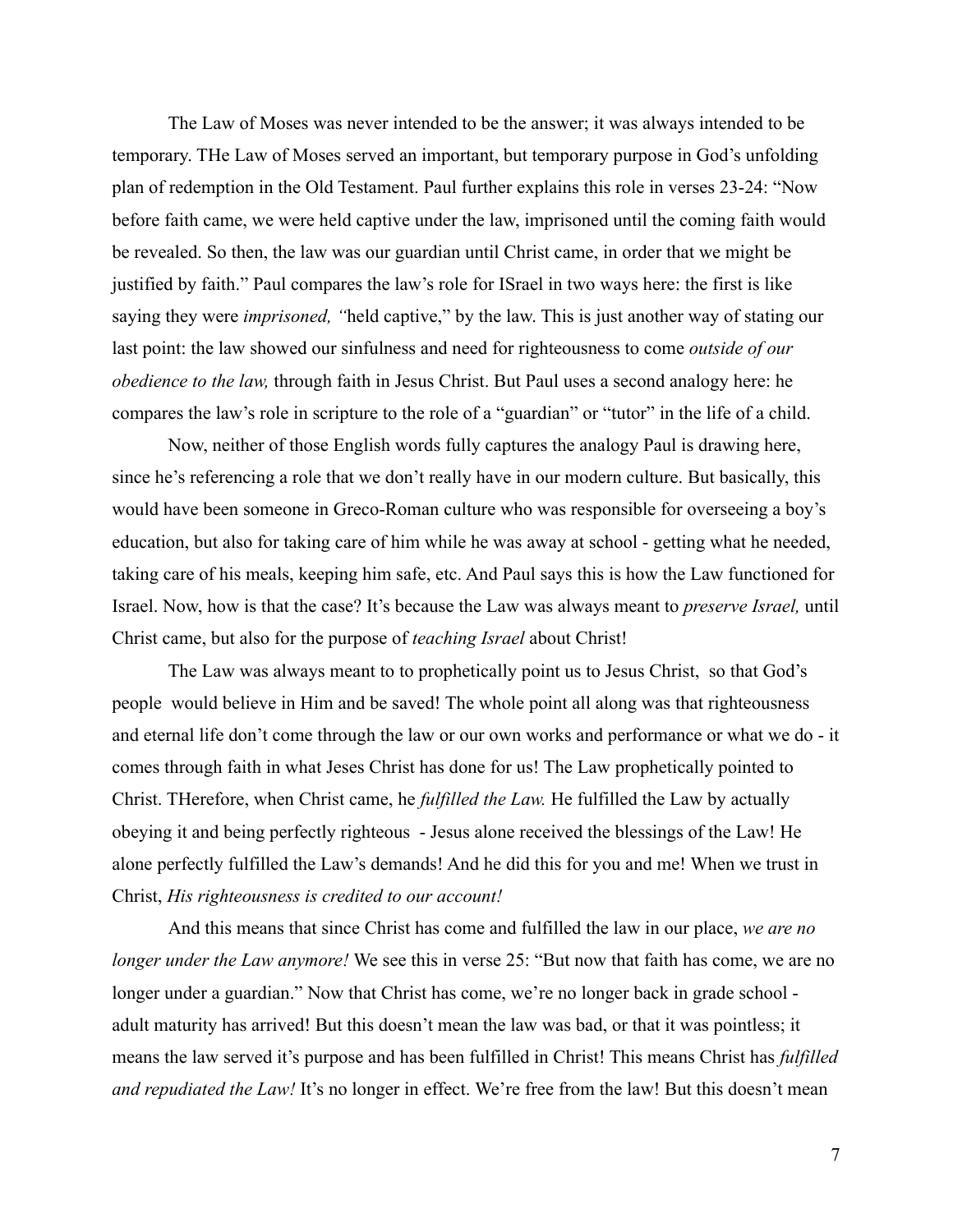we're now "lawless" - we're not under the law, but we are *in Christ.* We're no longer under the law of Moses, but we are in the Law of Christ! Paul is going to explain this more through the rest of Galatians; I'm actually that phrase, "the law of Christ," from Gal. 6:2. But I think it's important for us to go ahead and understand the argument Paul is making here: Christ has come, fulfilled the Law, ended the law, and *replace the Law.* This has *huge implications* for how we live as Christians, relate to the Law, and apply it to our lives today.

### **Application: How do we Read and Interpret the Law as Christians?**

So let's return to where we began: if we're not under the Law of Moses, then why do we need to read and understand it today, as Chrisitans? How we interpret the Law of Moses to our lives as Christians, if we're not under it? Let me just give three applications from this text that you can use when you're reading the Law passages of the Old Testament: we see the Law in three different ways: it's purpose before Christ came, as Law-Covenant; it's prophetic fulfillment in Christ, as prophecy; and it's re-application to us in the Law of Christ, as wisdom.<sup>1</sup>

First off, we recognize *The Law of Moses as a Law Covenant* that *we are not under.* It served a temporary purpose int he Bible's storyline, and now that Christ has come, we are not under the Law of Moses at all. We're not bound by the Ten Commandments. We're not bound by circumcision, the temple, sacrificial system, or any of the laws. Therefore, we don't have to be circumcised or follow kosher food laws or avoid about tattoos or have railings on our roof because we're not under that Law.

Secondly, r*ead the Law as Prophecy that points to and is fulfilled in Christ.* As you're reading the Law, see how it shows you sinfulness and our inability to be righteous; see how it emphasizes God's holiness and our uncleanness and our need for atonement for our sin. And recognize that the Law *prophetically points to Christ.* It shows us our need for Jesus by pointing us *to* Jesus. Now, it does this in different ways: the sacrifices we see point to Jesus, the true sacrifice for our sins, once and for all. The priests that fail point us to Jesus, the true and better High priest. The moral commands and laws of justice and rules about cleanness all show us our need for perfect righteousness - and Jesus is the only one who fulfilled God's demands of righteousness. The Law shows us our need for Christ and how Christ has brought us the salvation we need!

<sup>1</sup> These categories for interpreting the Law come from Brian Rosner, *Paul and the Law.*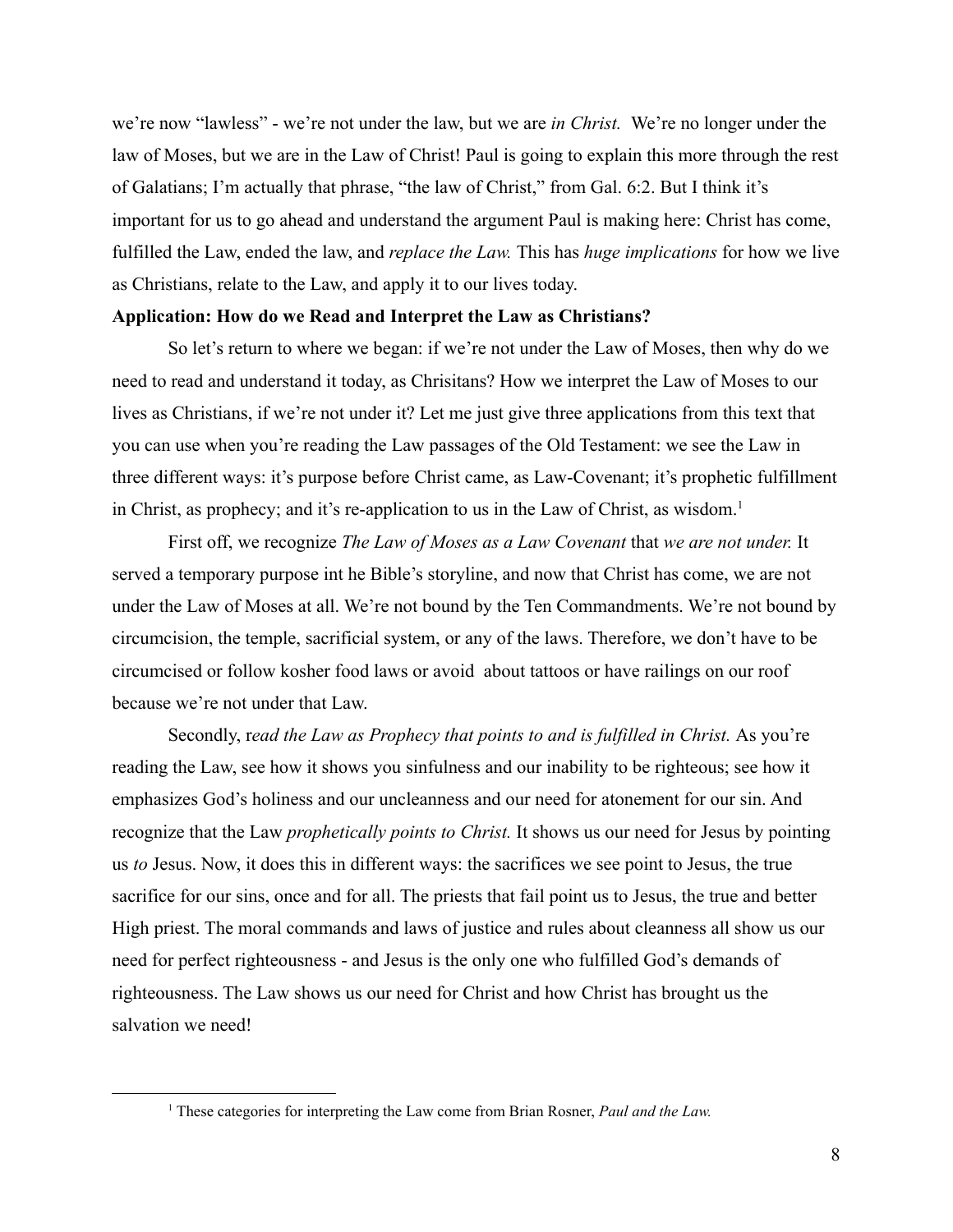And third, we need to remember that *the Law has been replaced by the law of Christ.* We are not under the Law of Moses, but under the Law of Christ. Christ has fulfilled the Law for us. And therefore, we reinterpret the Law *through Christ*. This means that we fulfill the purpose of the Law by becoming more like Jesus Christ. The point of the Law, all along, was to show us that only Jesus Christ meets God's demands on perfect righteousness in the world. The Law gives us wisdom principles that can be applied in light of Christ. The Law says, "Don't murder, don't steal, don't committ adultury." The LAw of Christ agrees, but not because we're under Moses, but because those things aren't loving. SO the Law of Christ goes further: don't even be angry or have hate in your heart towards others; don't be jealous about what others have but be content with what you have; don't even think about another person with lust in your heart.

Therefore, we fulfill and re-apply the law by looking to Christ, and becoming more like Him! And CHrist himself taught us that the Law can be summed up with two commands: Love the Lord your God with all your heart, soul, mind, and strength, and love other people as yourself! This is what the Law of Christ demands of us! Why? *Because this is what Christ has shown us.* We love God because He first love us, even by God the Son taking on flesh and *dying on the cross for our sins!* And if He loved us this way, how can we not love Him? How can we not love others? In other words: we don't obey *to be saved,* but we obey *because we have been saved!* So let us look to Jesus Christ in faith, and let us show we truly believe by *becoming more like Christ,* loving God and each other more and more like Christ does, in all that we do!

But let us make it *very clear:* our salvation *is not* based on our obedience, or even based on how loving or faithful we are! Our salvation is based *on the promise of God alone!* Our salvation is *by grace through faith in the gospel of Jesus Christ,* the promised offspring of Abraham! We are blessed to receive the inheritance of eternal life in the New Creation not because of what we do, but purely because Jesus lived the perfect life in our place, died on the cross for our sins,and rose again on that thor day, bringing true life and righteousness and salvation to all who believe in Him!

Therefore, it is so fitting that we respond to this glorious gospel this morning by coming to the Lord's Table and proclaiming that we are trusting in what Christ has done, and believe He is coming again to usher in our promised inheritance! If you're a baptized believer in good